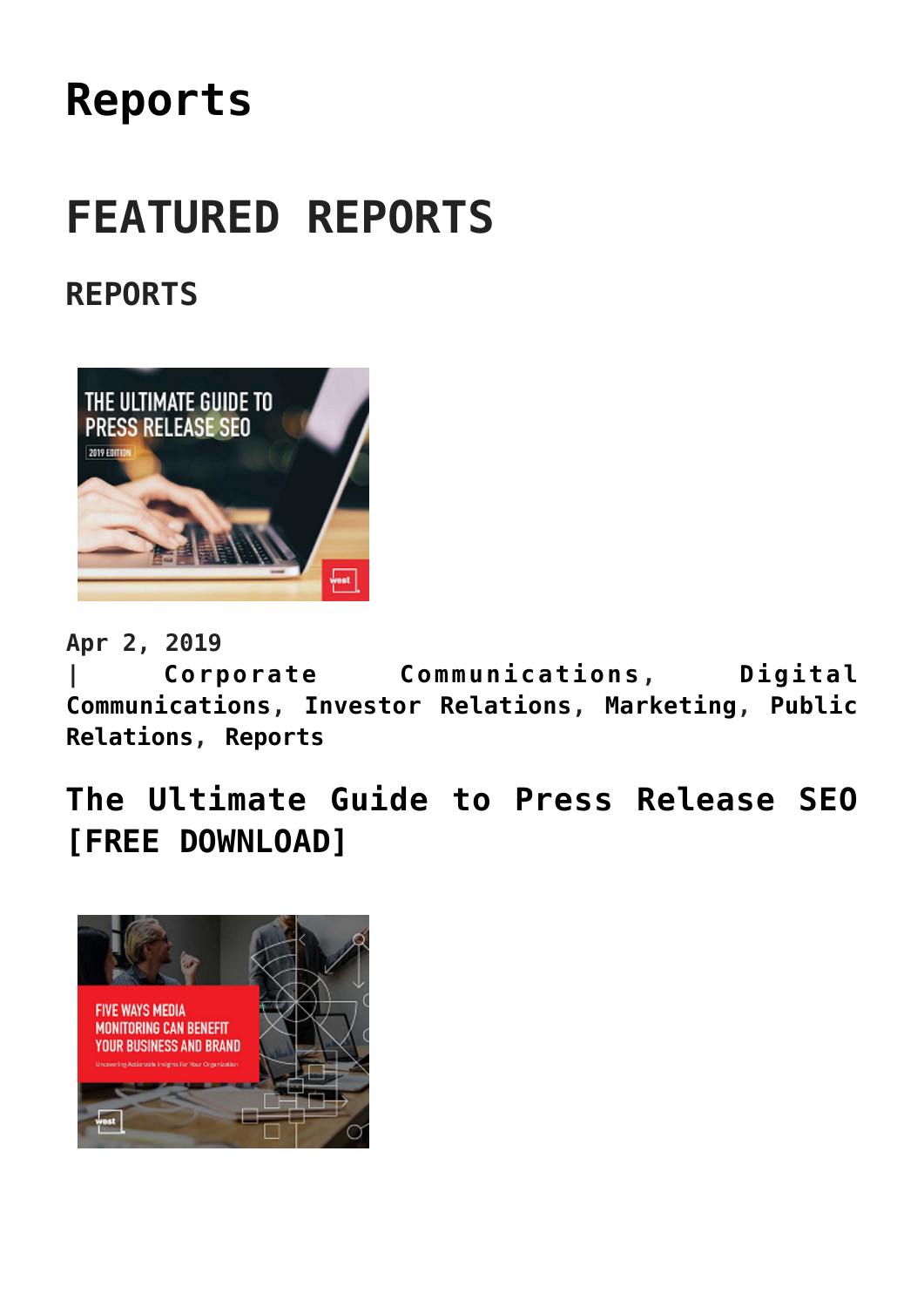**Apr 2, 2019 | [Corporate Communications,](https://www.commpro.biz/./corporate-communications-section/) [Digital](https://www.commpro.biz/./digital-communications/) [Communications,](https://www.commpro.biz/./digital-communications/) [Marketing](https://www.commpro.biz/./marketing/), [Public](https://www.commpro.biz/./public-relations-section/) [Relations,](https://www.commpro.biz/./public-relations-section/) [Reports](https://www.commpro.biz/./reports/), [Social Media](https://www.commpro.biz/./social-media/)**

**[Five Ways Media Monitoring Can Benefit](https://www.commpro.biz/five-ways-media-monitoring-can-benefit-your-business-and-brand-free-download/) [Your Business and Brand \[FREE DOWNLOAD\]](https://www.commpro.biz/five-ways-media-monitoring-can-benefit-your-business-and-brand-free-download/)**



**Mar 30, 2019 | [Corporate Communications,](https://www.commpro.biz/./corporate-communications-section/) [Digital](https://www.commpro.biz/./digital-communications/) [Communications,](https://www.commpro.biz/./digital-communications/) [Marketing](https://www.commpro.biz/./marketing/), [Public Relations,](https://www.commpro.biz/./public-relations-section/) [Reports](https://www.commpro.biz/./reports/)**

### **[How to Create Clickable, Shareable &](https://www.commpro.biz/how-to-create-clickable-shareable-search-friendly-content-free-download/) [Search-Friendly Content \[FREE DOWNLOAD\]](https://www.commpro.biz/how-to-create-clickable-shareable-search-friendly-content-free-download/)**



**Mar 19, 2019**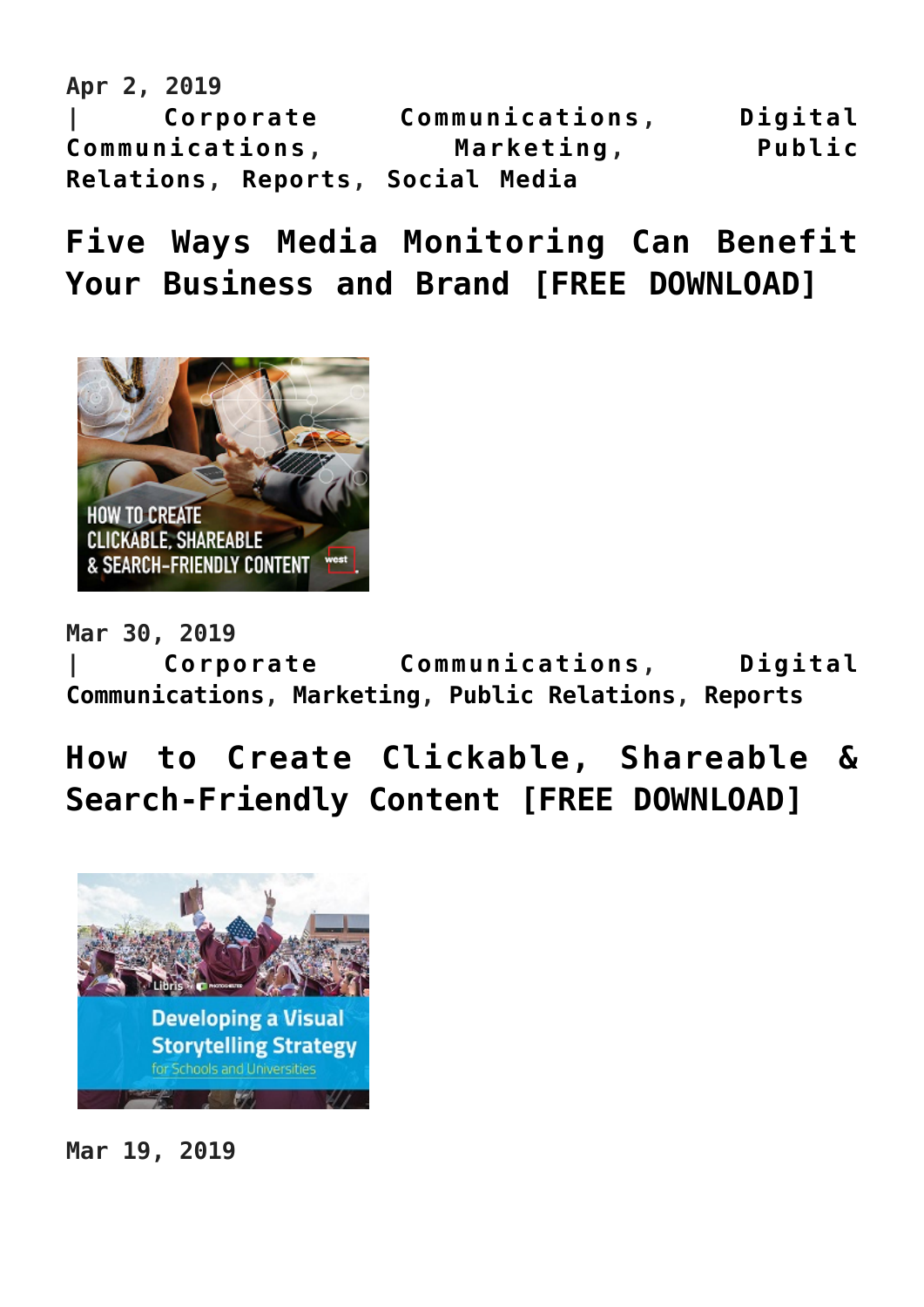**| [Digital Asset Management Month \(#DAMmonth\)](https://www.commpro.biz/./digital-asset-management-month-dam/), [Digital](https://www.commpro.biz/./marketing/digital-marketing/) [Marketing,](https://www.commpro.biz/./marketing/digital-marketing/) [Marketing](https://www.commpro.biz/./marketing/), [Reports](https://www.commpro.biz/./reports/)**

**[Developing a Visual Storytelling Strategy](https://www.commpro.biz/developing-a-visual-storytelling-strategy-for-schools-and-universities/) [for Schools and Universities](https://www.commpro.biz/developing-a-visual-storytelling-strategy-for-schools-and-universities/)**



**Mar 18, 2019**

**| [Content Marketing](https://www.commpro.biz/./marketing/content-marketing-marketing/), [Digital Asset Management Month](https://www.commpro.biz/./digital-asset-management-month-dam/) [\(#DAMmonth\)](https://www.commpro.biz/./digital-asset-management-month-dam/), [Reports](https://www.commpro.biz/./reports/), [Social Media](https://www.commpro.biz/./social-media/)**

**[How to Drive Social ROI Through Visual](https://www.commpro.biz/how-to-drive-social-roi-through-visual-storytelling/) [Storytelling](https://www.commpro.biz/how-to-drive-social-roi-through-visual-storytelling/)**



**Mar 18, 2019 | [Digital Asset Management Month \(#DAMmonth\),](https://www.commpro.biz/./digital-asset-management-month-dam/) [Reports](https://www.commpro.biz/./reports/)**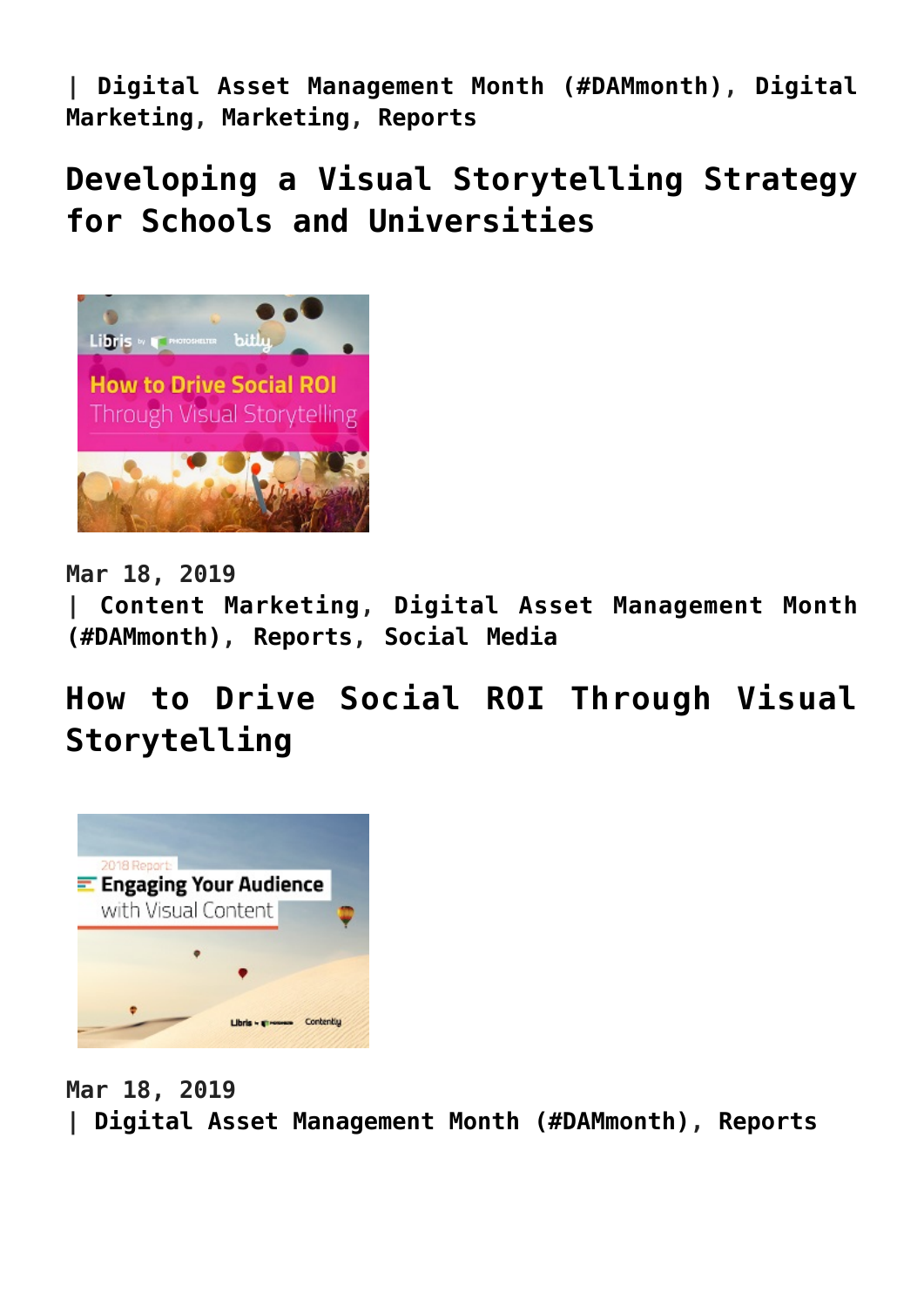**[Report: Engaging Your Audience with](https://www.commpro.biz/report-engaging-your-audience-with-visual-content/) [Visual Content](https://www.commpro.biz/report-engaging-your-audience-with-visual-content/)**



**Mar 11, 2019**

**| [Corporate Insights](https://www.commpro.biz/./corporate-insights/), [Digital Asset Management Month](https://www.commpro.biz/./digital-asset-management-month-dam/) [\(#DAMmonth\)](https://www.commpro.biz/./digital-asset-management-month-dam/), [Industry News](https://www.commpro.biz/./industry-news/), [Reports](https://www.commpro.biz/./reports/)**

**[Real-Time Workflow 101: The Guide to](https://www.commpro.biz/real-time-workflow-101-the-guide-to-faster-visual-storytelling/) [Faster Visual Storytelling](https://www.commpro.biz/real-time-workflow-101-the-guide-to-faster-visual-storytelling/)**



**Jan 26, 2019 | [Public Relations](https://www.commpro.biz/./public-relations-section/), [Reports](https://www.commpro.biz/./reports/)**

**[Crisis Management Templates to Protect](https://www.commpro.biz/crisis-management-templates-to-protect-your-brand/) [Your Brand](https://www.commpro.biz/crisis-management-templates-to-protect-your-brand/)**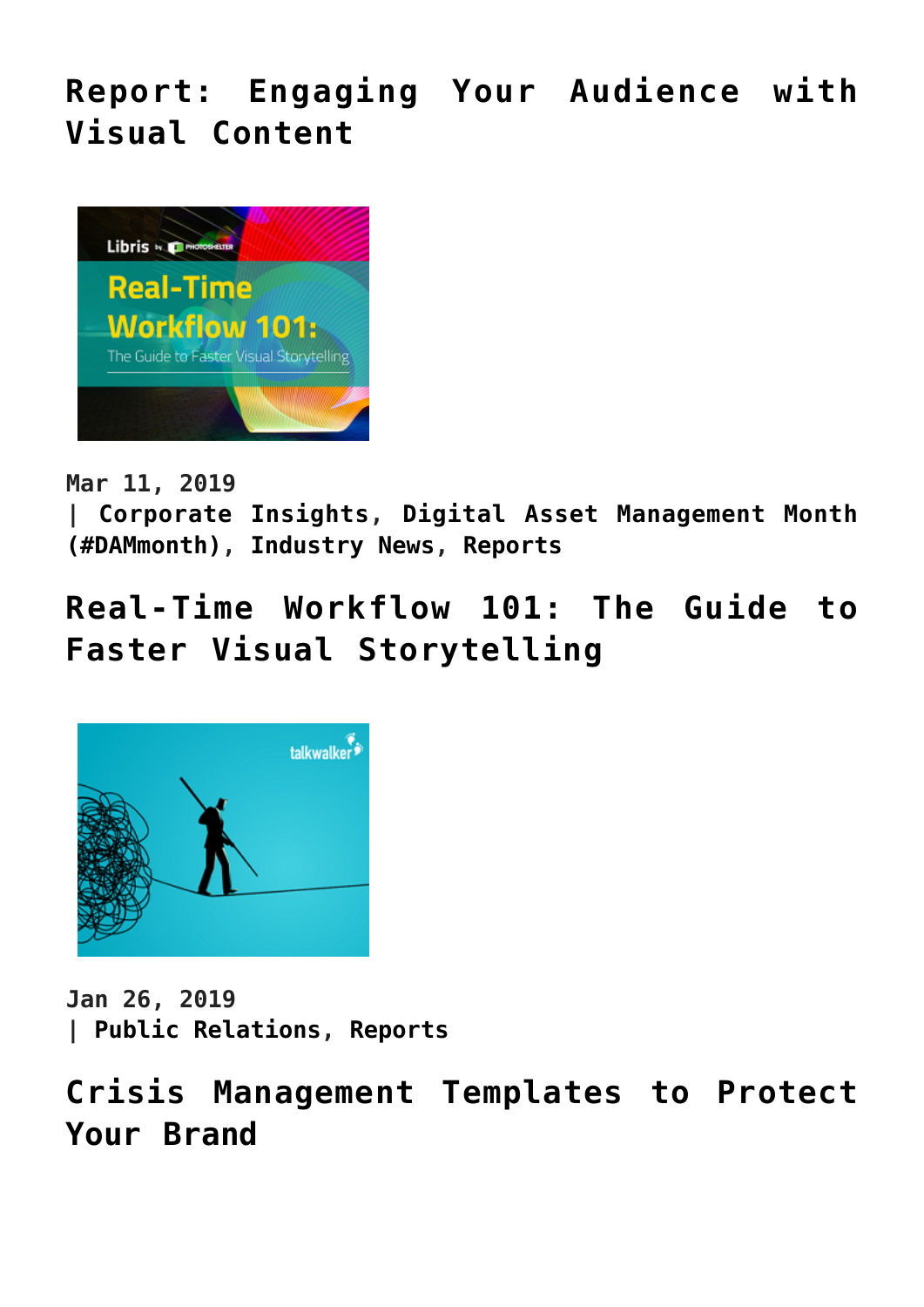

**Jan 12, 2019 | [Next Gen Communicators,](https://www.commpro.biz/./next-gen-communicators/) [Reports](https://www.commpro.biz/./reports/)**

**[Cutting Through the Communications Data](https://www.commpro.biz/cutting-through-the-communications-data-wilderness/) [Wilderness](https://www.commpro.biz/cutting-through-the-communications-data-wilderness/)**



**Jan 7, 2019 | [Content Intelligence,](https://www.commpro.biz/./content-intelligence/) [Reports](https://www.commpro.biz/./reports/)**

**[Content Strategy: 7 Essential Steps](https://www.commpro.biz/content-strategy-7-essential-steps/)**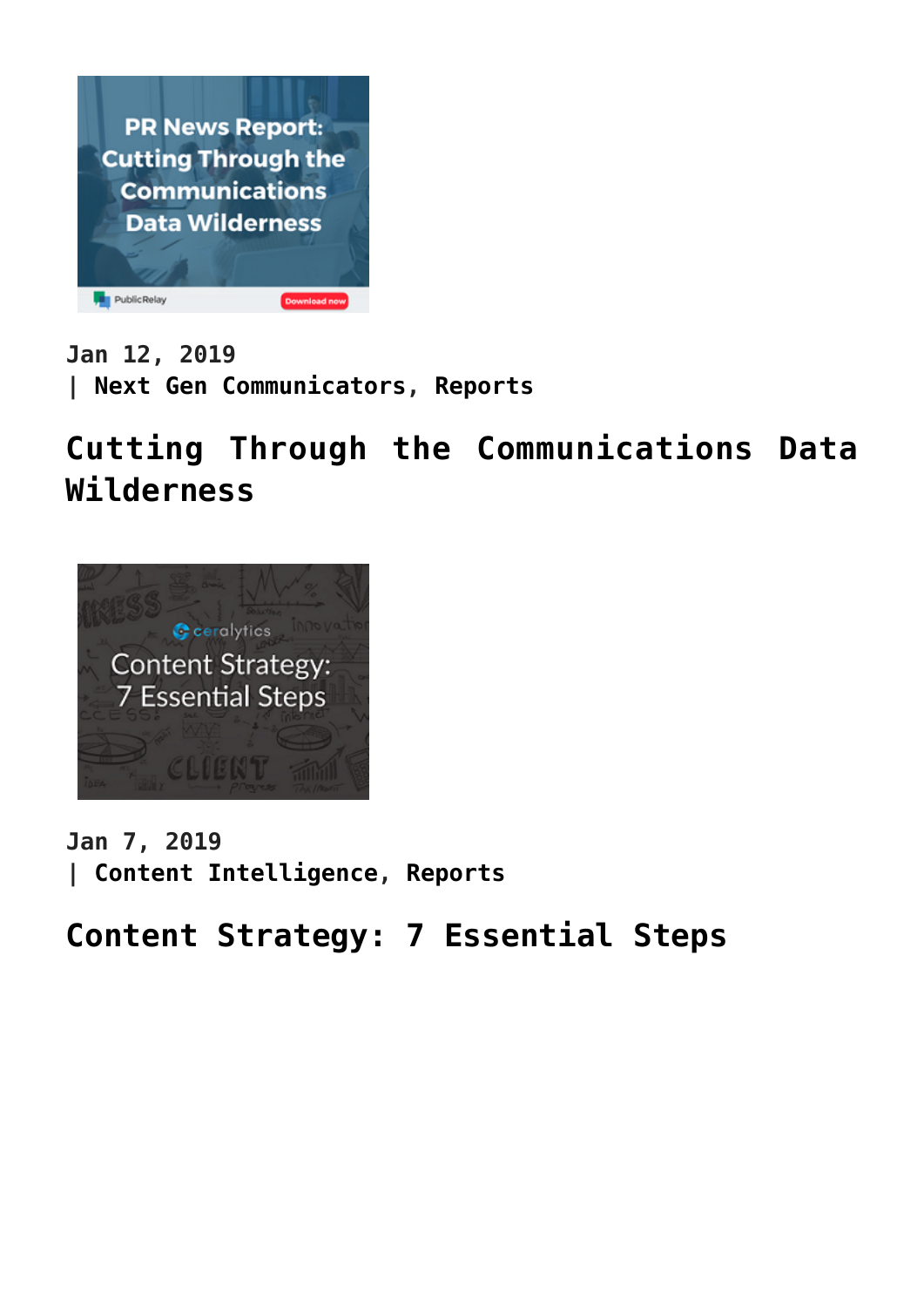

**Dec 31, 2018 | [Industry News,](https://www.commpro.biz/./industry-news/) [Reports](https://www.commpro.biz/./reports/)**

**[Trending in 2018: Top 10 Reports](https://www.commpro.biz/trending-in-2018-top-10-reports/)**



**Dec 28, 2018 | [Content Intelligence,](https://www.commpro.biz/./content-intelligence/) [Reports](https://www.commpro.biz/./reports/)**

**[What is Content Intelligence? How Can it](https://www.commpro.biz/what-is-content-intelligence-how-can-it-help-you-create-high-quality-content-with-confidence/) [Help You Create High-Quality Content with](https://www.commpro.biz/what-is-content-intelligence-how-can-it-help-you-create-high-quality-content-with-confidence/) [Confidence?](https://www.commpro.biz/what-is-content-intelligence-how-can-it-help-you-create-high-quality-content-with-confidence/)**

- $-1$
- $-2$  $-2$
- $-3$  $-3$
- …
- [7](https://www.commpro.biz/reports-section/?fl_builderpage/7/&fl_builder)
- [Next »](https://www.commpro.biz/reports-section/?fl_builderpage/2/&fl_builder)